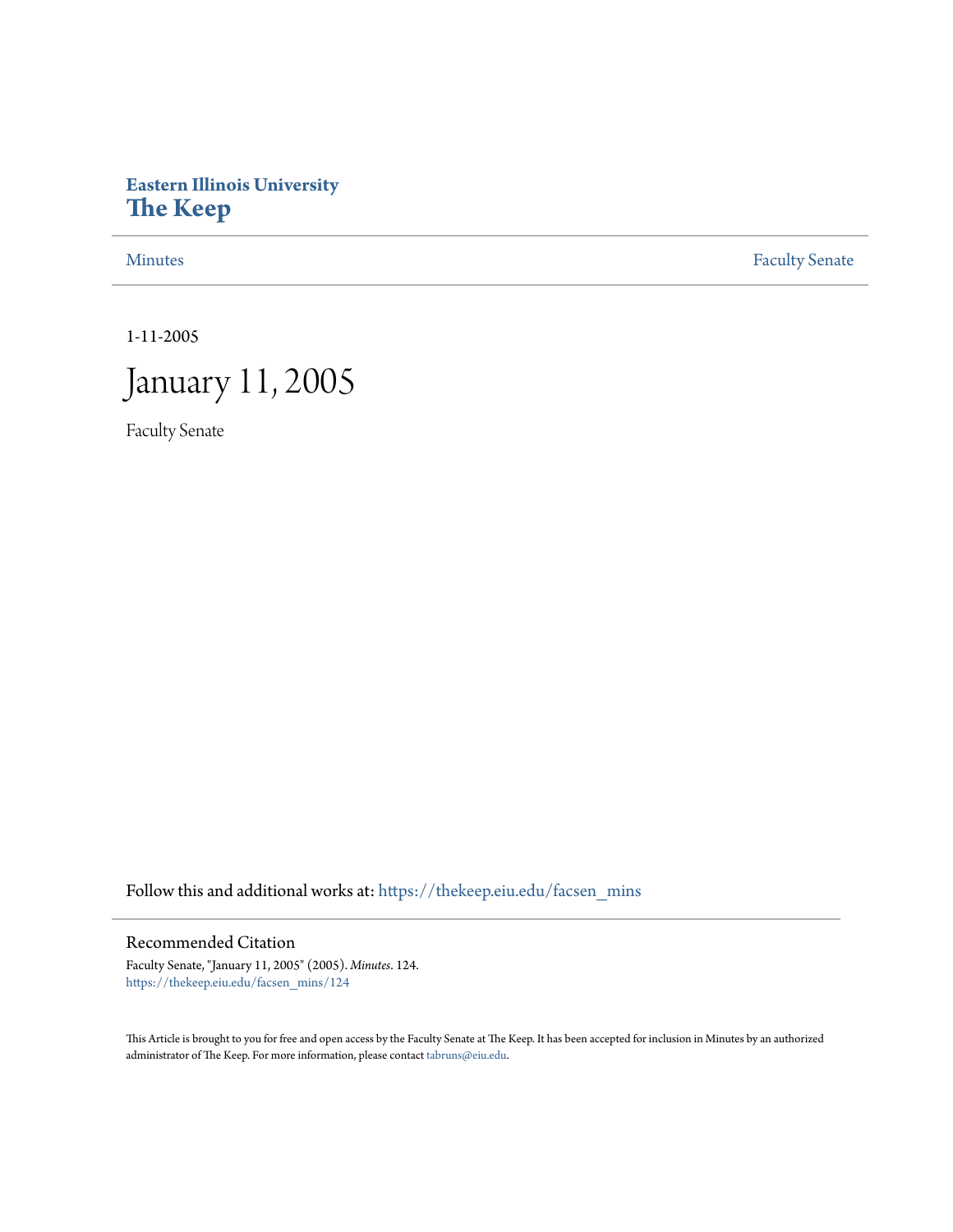## **FACULTY SENATE MINUTES FOR January 11, 2005 (Vol. XXXIII, No. 16)**

The 2004 – 2005 Faculty Senate minutes and other information are available on the Web at http://www.eiu.edu/~FacSen The Faculty Senate agenda is posted weekly on the Web, at Coleman Hall 3556 and on the third-level bulletin board in Booth Library. Note: These minutes are not a complete verbatim transcript of the Senate meeting.

**I. Call to order by Chair David Carpenter at 2:00 p.m.** (Library Conference Room, Booth Library) Present: J. Allison, J. Ashley, R. Benedict, A. Brownson, D. Carpenter, L. Comerford, R. Fischer, A. HaileMariam, J. Kilgore, M. Monipallil, W. Ogbomo, J. Pommier, and J. Stimac. Excused: B. Wilson and J. Wiolski.

Guests: B. Lord (Provost and VPAA), G. Reed (Facilities Planning and Management), D. Miffler (VPAA, Student Government), J. Peryam (reporter, *Daily Eastern News*), K. Crement (photographer, *Daily Eastern News*), and J.C. Miller (Student Government Academic Affairs).

## **II. Approval of Minutes of 7 December 2004.**

Motion (Fischer / Allison) to approve the Minutes of 7 December 2004. Yes: Allison, Ashley, Benedict, Brownson, Carpenter, Fischer, HaileMariam, Kilgore, Monipallil, and Stimac. Abstain: Comerford, Ogbomo, and Pommier.

#### **III. Announcements**

- A. Senator Fischer announced two speakers that Faculty Development Committee is sponsoring. The first speaker will discuss "Keeping it personal in large classes" on 26 January from 12 – 1 PM in the Lord Dining Room of Pemberton Hall. The second speaker will discuss "Making grading a more user friendly activity for the teacher and the student". That talk will be in the Lord Dining Room of Pemberton Hall on 1 April from 1 – 4 PM.
- B. Senator Brownson announced that Booth Library is sponsoring its first One Book, One University reading project, *Nickel and Dimed, On (Not) Getting By in America*, by Barbara Ehrenreich. Starting in late January, the library will sponsor group discussions about the book and its related issues.

## **IV. Communications**

- A. Memo of 4 December, re: revised bylaws of Inter-Collegiate Athletic Board.
- B. Memo from Chair Carpenter, re: text of his commencement address.
- C. Memo of 12 December, re: minutes of Inter-Collegiate Athletic Board.
- D. Memo of 13 December from President Hencken, re: response to Senate's suggestions concerning IGP 31. Chair Carpenter reported that President Hencken responded favorably to the suggestions made by the Faculty Senate concerning IGP 31. The only exception concerned the desire to preserve anonymity of evaluators. Senator HaileMariam stated that student evaluations of faculty are anonymous; should evaluators of administrators be as well? Provost Lord stated that the anonymity of the evaluators is preserved in the sense that supervisors summarize the evaluators comments before turning them in to the administrator. Understanding this, the Faculty Senate suggested that Chair Carpenter inform the President that it would be acceptable to remove the anonymity part of the evaluation.
- E. Email of 4 January from R. Chesnut, re: request visit to Faculty Senate in early Spring.
- F. Email from J. Blitz, re: request for Faculty Senate to visit the question of the plus/minus system of grading. Chair Carpenter asked if this wasn't the purview of CAA. Senator Allison stated that the Faculty Senate had addressed concerns that might also have been addressed by CAA and that it would be appropriate to forward to CAA any recommendations or ideas that Faculty Senate had on this matter. Senator Kilgore suggested that the topic might fit in well with Faculty Forum. Senator Benedict stated that he understands that Faculty Senate is not prohibited from addressing the issue, but he would like CAA to look at it as well. Chair Carpenter stated that he would recommend that J. Blitz forward his concern to CAA.

#### **V. Old Business**

- A. Committee Reports
	- 1. Executive Committee: the Executive Committee met with President Hencken and Provost Lord and discussed the retirement of VPSA Stewart. President Hencken stated that the retirement was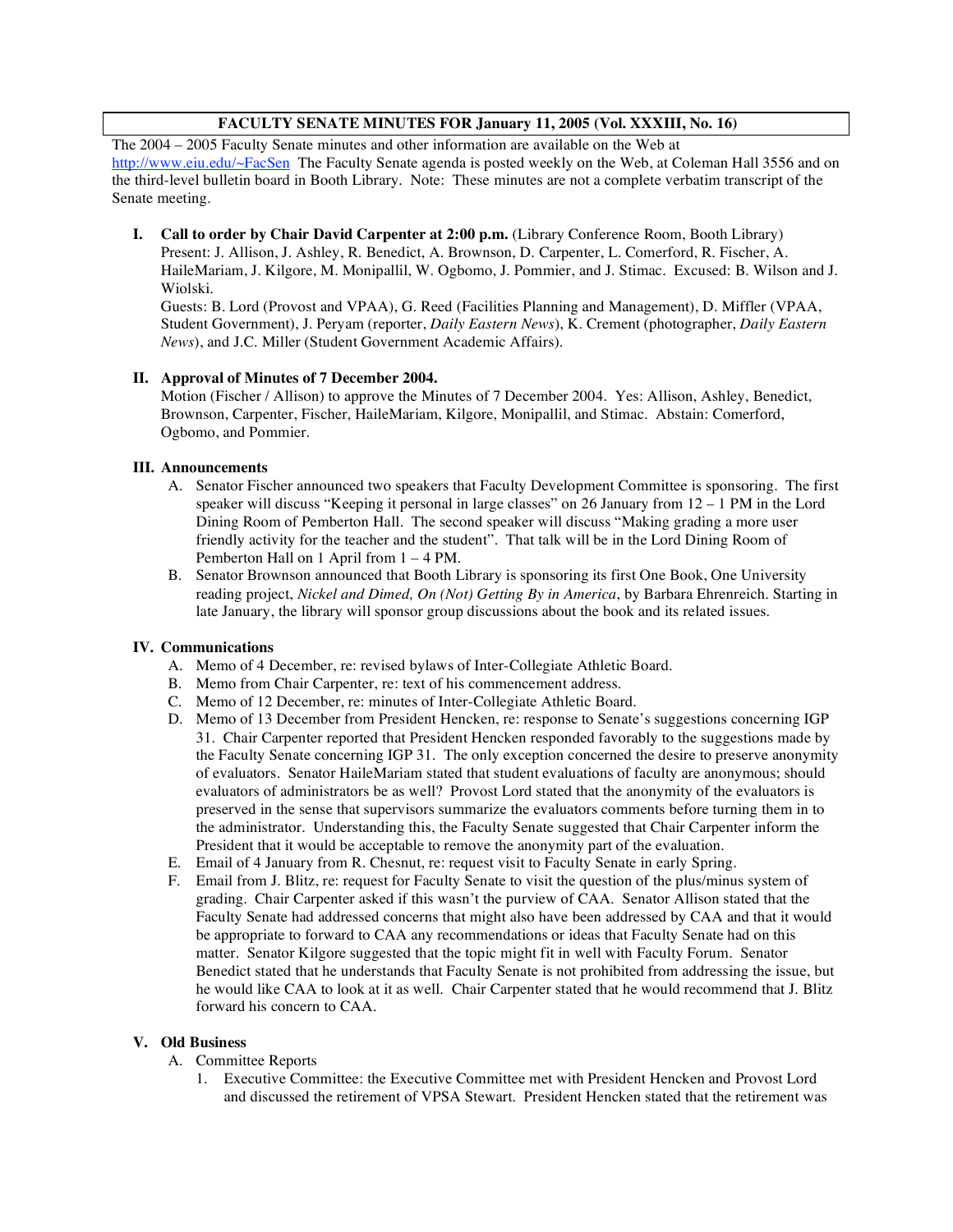sudden, but that it made financial sense for Stewart to do so when she did. There would be an internal search for a replacement and that it does not make any sense to eliminate the position – the financial savings are greatly out weighed by the benefits to the university and students in having such a position. IGP 31 was also discussed (see IV.D. above for more information).

- 2. Nominations Committee: no report
- 3. Elections Committee: no report
- 4. Student-Faculty Relations Committee: D. Miffler reported that the Faculty Forum can be cosponsored by Student Government.
- 5. Faculty-Staff Relations Committee: Senator Ogbomo reported that he is in communication with Staff Senate and that they will send someone to the Faculty Senate meeting concerning the daycare issue.
- 6. Faculty-Forum Committee: please see discussion below (V.B.).
- 7. Budget-Transparency Committee: Senator Allison stated that the committee met on 2 December with VPBA Cooley and that he was very forthcoming with budget information. Much of the information will be posted on a web site, most likely linked from the VPBA page. The posted information will be the final numbers after the auditors have approved them. As such, it will be a while before the first pages are posted.
- B. Faculty Forum: 1 February 2005, in Campus Ballroom. Senator Fischer reported that some faculty desired to make the topics broader than those listed on the Faculty Forum addendum (attached). Senator Fischer suggested that the break-out groups decide how to narrow or broaden the subtopics. Senator Allison also suggested that attendees be informed that they may participate in any of the breakout groups and that they may move to other groups if they desire. Senator Kilgore suggested that the subtopic of grading practices (consistencies and fairness) be added to Student Interactions with Faculty group heading. Senator Allison suggested the subtopic: "Do we encourage students to attend cultural activities such as lectures, concerts and plays?" be added to the Enriching the Educational Experience group. The updated Faculty Forum list of groups and topics is attached below.
- C. Campus Beautification: Discussion with Gray Reed, Facilities Planning and Management (FPM). Reed began by handing out a copy of IGP 171 (http://www.eiu.edu/~auditing/IGP/policy171.html) and a composite designated smoking area map (found online at http://www.eiu.edu/~physplnt/smokemap.htm). Reed stated that campus beautification is important to the mission of Eastern Illinois University since the campus is the first thing that prospective students and their parents see when they visit. Reed reported that he has had many comments on the beauty of the campus. Reed stated that past projects that help in campus beautification include: routine gardening and new garden implementation; softening of parking areas by the addition of trees and planters; replacement of trees that posed hazards or that are better suited to our campus; addressing sidewalk flooding when fiscally possible; increasing the number and quality of the recreational fields; upgrading the South Quadrangle; adding a garden area nearOld Main; the addition of the Commemorative Courtyard; the addition of the front plaza in front of Old Main; and boulevard upgrades on Lincoln Avenue (done in collaboration with the city). Future plans that are included in the campus master plan include a pedestrian mall on  $7<sup>th</sup>$  Street once it is closed to vehicular traffic; movement and upgrade of the power plant to an area east of Greek Court (the current power plant building must remain since it is on the Historic Registry, but the interior can be remodeled); and installation of a sidewalk on Roosevelt Street (again in collaboration with the city). Senator Kilgore asked if parking had been lost and Reed responded that the number of parking spaces has increased over the years. Senator Ashley asked about access with respect to the Americans with Disabilities Act (ADA). Reed replied that since state funding had been cut in implementing ADA compliant buildings, buildings are prioritized for eventual compliance. Senator Stimac asked if considerations were being made for access for the various trades to the buildings using the sidewalks. Reed replied that it is being considered by potentially increasing the width of sidewalks. However, with the budget in that state that it is, little can be done right now. Senator Pommier stated that he was very impressed with the efforts being made to beautify campus since it is very important in recruitment. Senator Pommier asked about the designated smoking areas. Reed replied that there are designated smoking areas and violations of the smoking policy are addressed in IGP 171. There is also a Tobacco Task Force on campus headed by Nancy Mathewson and some of the smoking issues will be addressed by them. Senator Allison asked if FPM staffing levels had increased or decreased. Reed replied that one position was directly lost owing to the rescission, but that an additional five Building Service Workers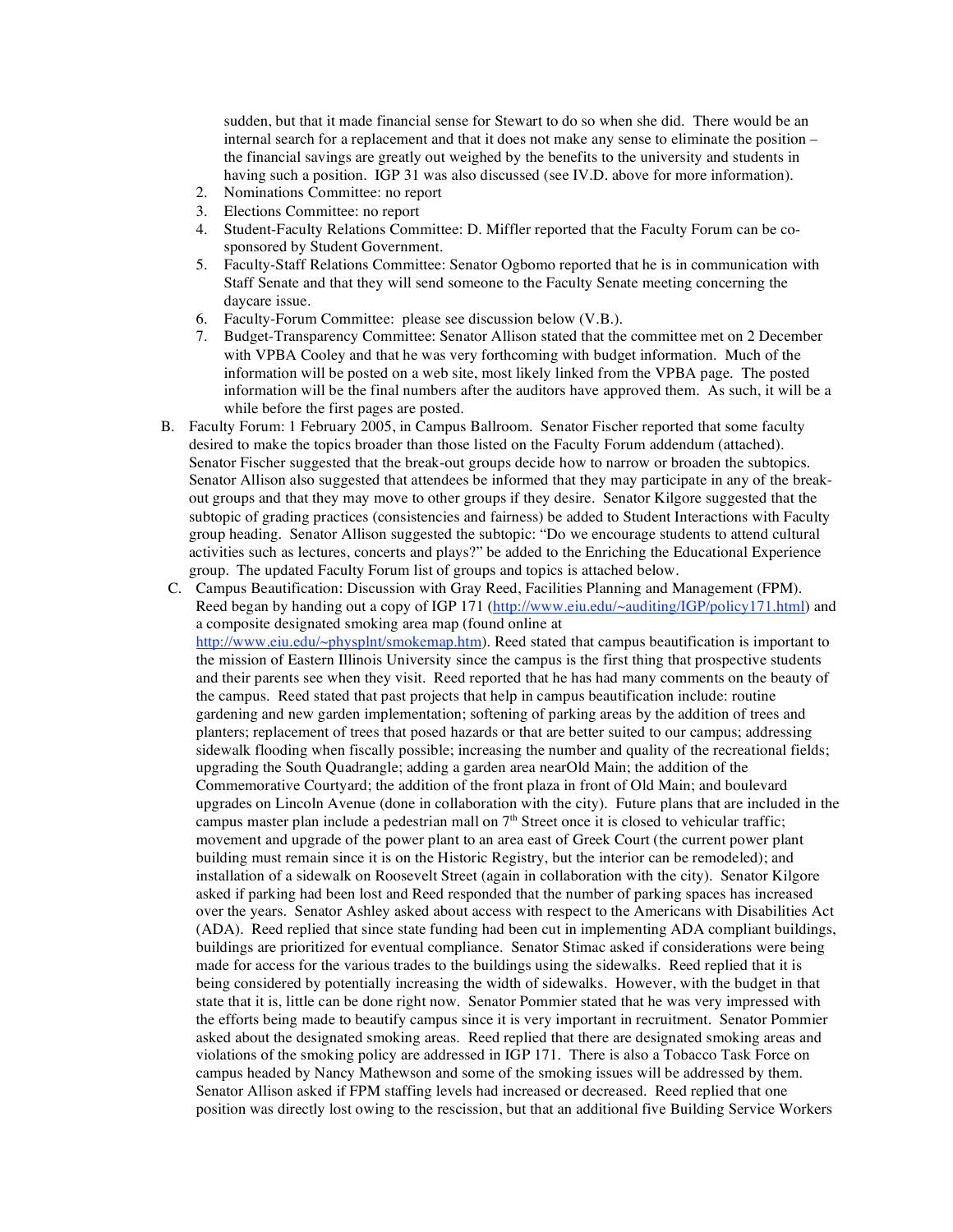(BSW) positions were lost. The BSWs are responsible for areas immediately outside entrance ways, so there is probably some deterioration in those locations. Senator Fischer stated that Reed was doing a great job with campus beautification. He asked if additional outside lounge areas with tables are being considered. Reed stated that yes, and that this is also a concern of Housing. Senator Ashley asked about the large number of cigarette butts outside entrance ways that are not designated smoking areas. Senator Brownson reported that cigarette receptacles will occasionally get on fire and that the smoke makes it inside. Reed stated that the IGP does address enforcement. J.C. Miller asked if additional artwork is being considered. Reed stated that part of any Capital Development Project, a percentage of funds are mandated for artwork. Chair Carpenter thank Reed for his report and his answers to the Senators' questions.

#### **VI. New Business**

- A. Campus Day-Care Center: to be discussed 18 January.
- B. Other.

#### **VII.Adjournment at 3:05 p.m.**

#### **Future Agenda Items:**

Future Agenda Items: Board Trustees' Visit To/With Faculty Senate; Faculty Representation on BOT; Community Service Programs and Opportunities; EIU Foundation; Faculty Participation in Establishing Fundraising Priorities

Respectfully submitted,

John Paul Stimac